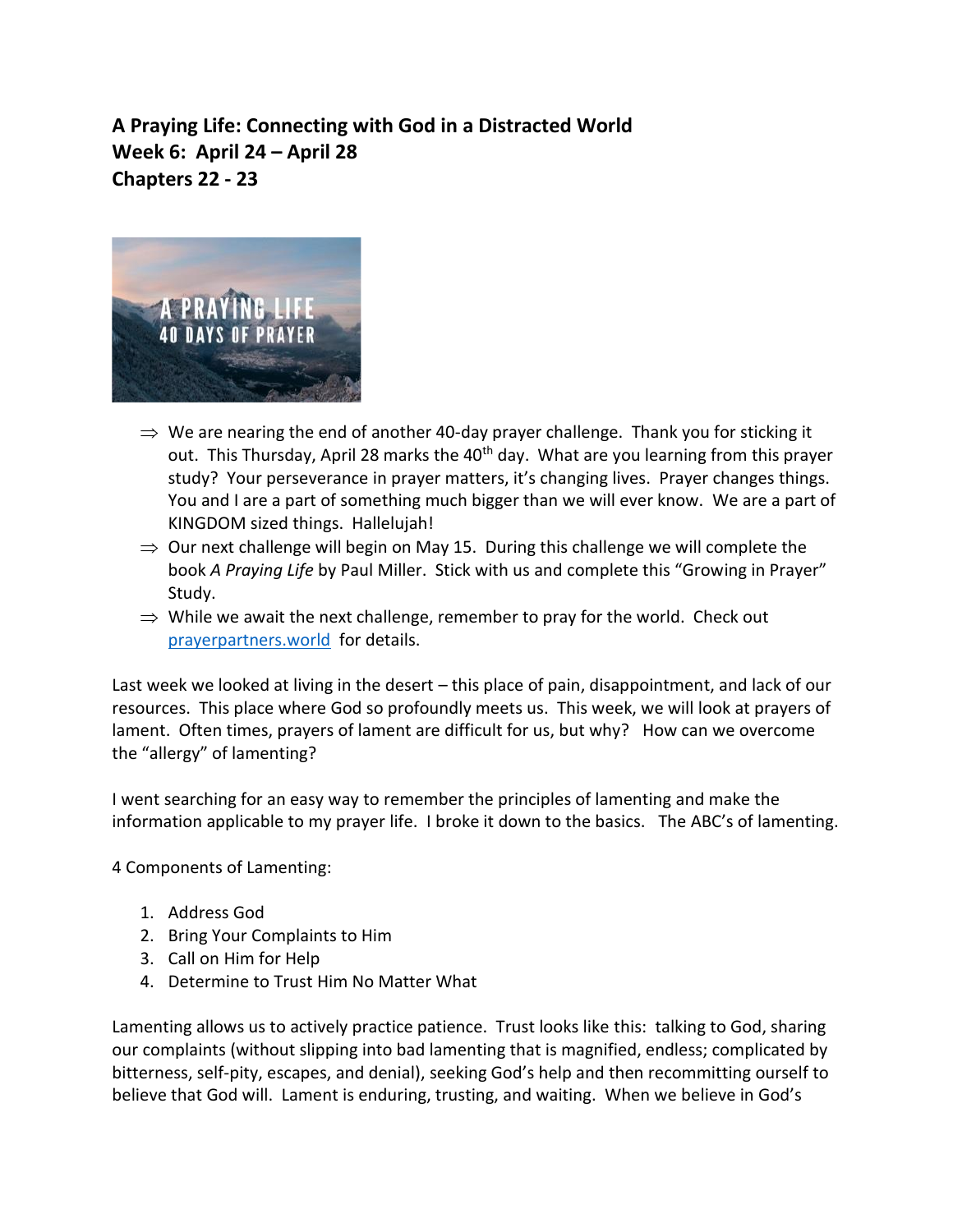mercy, redemption and sovereignty we can create a place for lamenting. As followers of Christ, we lament because we believe. What's troubling you: sin, desperation for your family, the current state of our nation, a recent diagnosis, etc.? Address God as Sovereign and fully in control! Tell Him all about your troubles! Cry out to Him in desperation for His help and rescue! Then wait with great anticipation for how He will move! God inhabits the praises of His people. God waits patiently for us to call on Him. Dane Ortlund says in his book *Gentle and Lowly: The Heart of Christ for Sinners and Sufferers* (I highly recommend this book, by the way) " When you come to Christ for mercy and love and help in your anguish and complexity, and sinfulness, you are going with the flow of his own deepest wishes, not against them." Also in that book, Ortlund quotes a profound statement made by Thomas Goodwin: Christ's own joy, comfort, happiness, and glory are increased and enlarged by his showing grace and mercy, in pardoning, relieving, and comforting his members here on earth." So, come on, take it to the

Lord right now. He's tenderly waiting.

-------------------------------Daily Reflections---------------------------------

- o Sunday, April 24: As you begin this week's chapters from *A Praying Life,* take some time to read some laments from the book of Psalm.
	- Psalm 6:1
	- $\bullet$  Psalm 22:1
	- Psalm 28:1
	- Psalm 35:17,22
	- Psalm 43:2
	- Psalm 60:1
	- Psalm 71:9
	- Psalm 74::1
	- Psalm 79:5
	- Psalm 88:7
	- Psalm 102:2
	- Psalm 142:6
	- Psalm 143:7
- o Monday Thursday, April 25– April 28: Chapter 22- Paul writes, "To love is to lament, to let your heart be broken by something" (p. 174, first paragraph). What do you think he means by that? And how do you see yourself loving in your lamenting? Have you seen cynicism quietly seeping into your life? How would lamenting help you if you have become cynical? Recall one situation or event in your life where your prayers were a "call to arms" and you saw God answering. Chapter 23 – What do Paul's words, "a plea to his Father, the potter, to act, to create anew" mean to you? (p. 183, 2<sup>nd</sup> paragraph) Can you think of a time when you prayed that prayer, and what was the result? Paul cautions us to be careful that our laments don't slip into complaining. How does that strike you? Where do your laments tend to fall? Consider picking some favorite Psalms to pray through and how they might help you in your lamenting. Take some time to write out a cultural or world lament. Of the three things that Isaiah believed about God (that he is sovereign, that he is love, and that he keeps his covenant) which is the easiest for you to believe and which is the most difficult? How do you see that unfold in your prayers?

Daily reflections are adapted from Paul E Miller's *A Praying Life Discussion Guide*.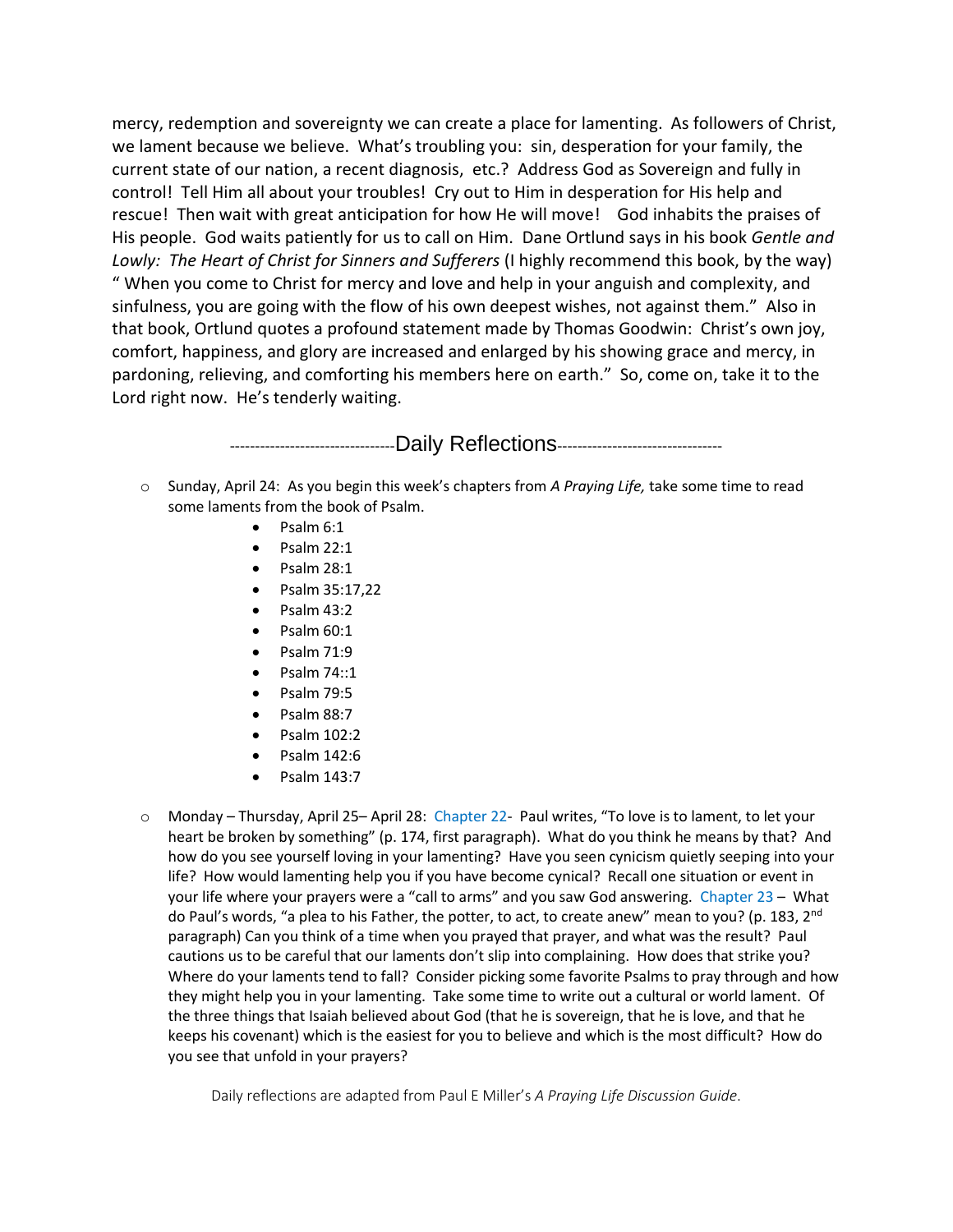$\Rightarrow$  Take the next two weeks to lament to God about the hardships facing our world. People need the Lord. Every nation, every people group, every age group need Jesus. Lament, cry out, give Him an emotional dump, repent, and leave the prayer altar believing He is Able and Fully in Control.

ADORATION **CONFESSION THANKSGIVING** SUPPLICATION

WEEKLY PRAYER REQUESTS FOR APRIL 24 – APRIL 28

**A**DORATION: praising God for who He is and what He has done. Father, I choose this day to lift up my hallelujahs. Your grip is on my life. Your handiwork is apparent. When I recall Your faithfulness, it fills my heart with hope, with courage and I am reminded that I can trust in you. You are a good, good father. You are a refuge in whom I can run to. You are the one and only true God in whom I can draw near, in good times and bad, with lamentations and hallelujahs. You hear them all. And You will faithfully meet with me, wherever I am and whenever I call. Thank you for your tender kindness toward me. Nobody loves me better than you. You are worthy of everything. You deserve the glory. From the rising of the sun to the going down of the same, we praise you and glorify your blessed name. Show me more of your glorious presence. We worship You.

*Pause to express your thoughts of praise and worship*.

**C**ONFESSION: stating our sins and asking forgiveness!

Father God, if we say we have no sin, we deceive ourselves and the truth is not in us. But if we confess our sins, you are faithful and will forgive us our sins and cleanse us from all unrighteousness. Failing to confess our sins keeps us from living in the fullness of joy that comes with kingdom living, and we should take every opportunity to confess, repent and ask for your forgiveness. Without the realization of our own sinfulness, we have no need of a savior. Easter reminds us that we have a savior; one who lived as an example for us, died in our place, and rose from the grave to bring us life, abundant life and joy everlasting. The key to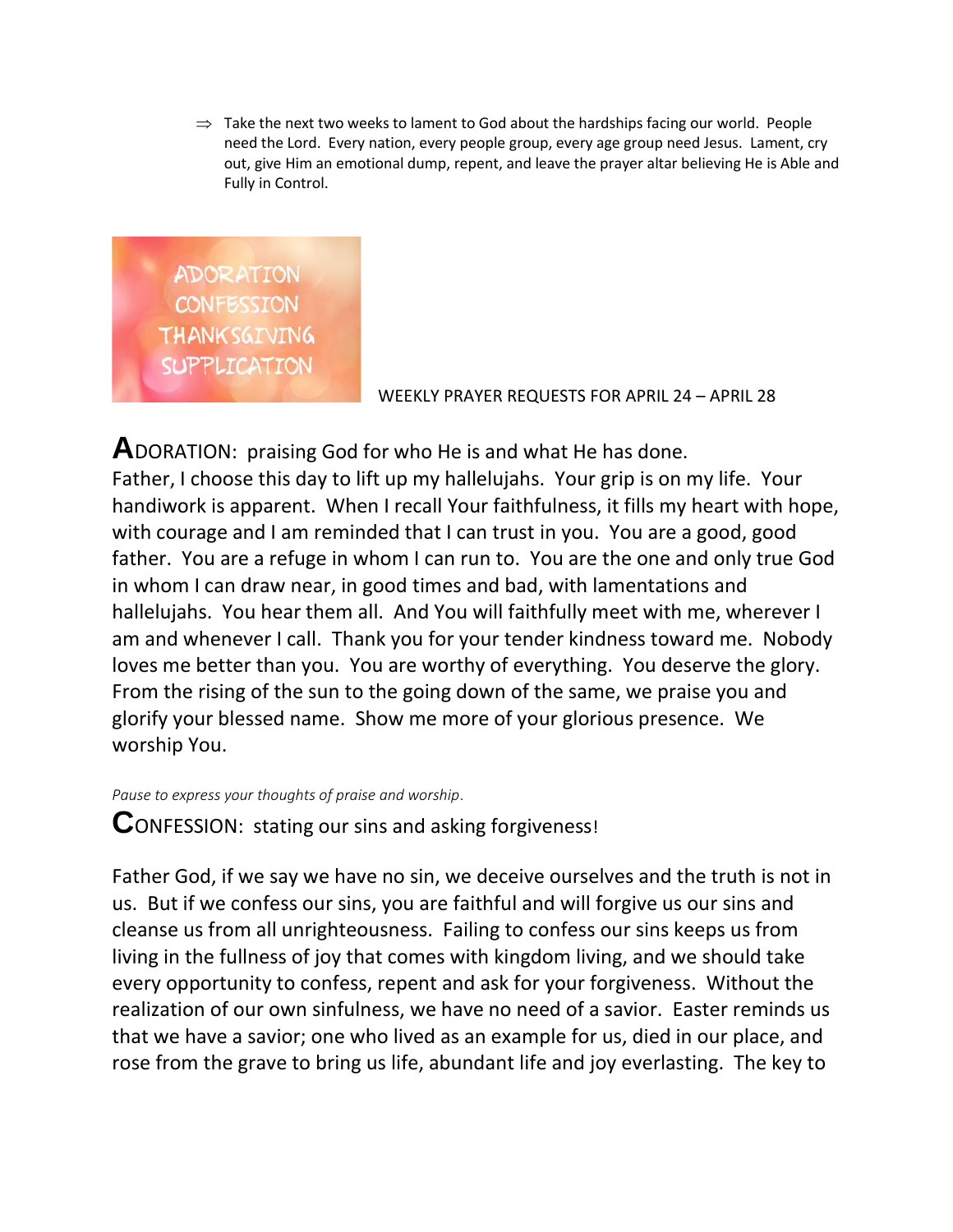this gift is confession of sin. We humbly now confess our sins to you, our forgiving savior.

*Ask the Spirit to search your heart and reveal any areas of unconfessed sin. Acknowledge these to the Lord and thank Him for His forgiveness*.

**T**HANKSGIVING: thanking God for specific things that He has done. There's a land that is fairer than day. And by faith we can see if afar, for You, our father waits over the way, to prepare us a dwelling place there. Lord, thank you for that sweet by and by when all the saints shall meet on that beautiful shore. Oh, what a day that will be! Thank you for that sweet eternal home that you are preparing for us. We thank you for hearing us when we voice our complaints to you and pour out our heart to You. We choose to trust in You, even when we don't understand. We know who You are. You are faithful. Your mercies are new every day. Call to mind, continually, all your goodness and faithfulness. Thank you for hearing us when we call. Help us to not grow weary as we wait for your deliverance. When our memory fails us, remind us of Your faithfulness and Your goodness. You are our refuge and our strength, an ever-present help in time of trouble.

EE Praises:

- Another Equip America! Yay God! On Saturday, 4/23 in Tallahassee, FL, Pueblo, CO, North Providence, RI, and Las Vegas, NV. Final report to come. To God be the Glory, He always does great things.
- Marty Phagan completed a SYFW in Vivian, Louisiana with 15 people attending, 1 pastor. 15 people heard the gospel and 1 person made a profession of faith.
- On the streets of PA, a group of college graduates from NC were trained and equipped intensively in street evangelism, neighborhood evangelism, college campus evangelism and multi ethnic places. There were a half dozen faith commitments. Praise God for college students willing to invest their lives in Kingdom things. Thank you God, for Shibu and Bill and their commitment to equip others in evangelism.
- Praise God for implementing churches that press on semester after semester. Pray for strength to persevere and keep equipping the Body of Christ.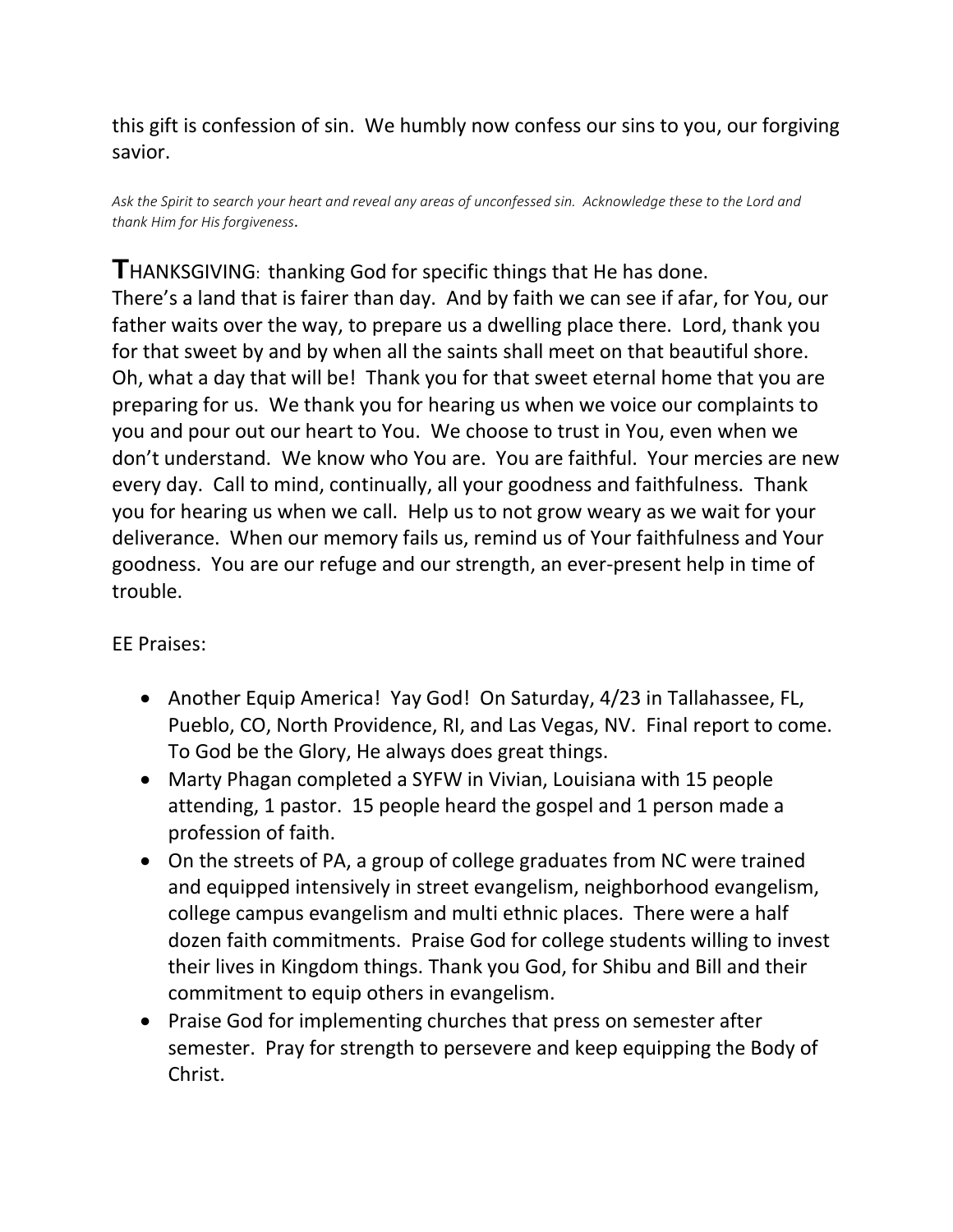**S**UPPLICATION: asking God for our needs and our wants.

Father, we want to cry out with complete transparency, not shying away from You when we go through hard times. Lord, your ears are open to all who call on Your name. You do not reject those who see You. Help us to trust Your plans for our life, help us to wait on You and seek You in all seasons of our life. Father, we put our trust in you. Your steadfast love is faithful. You said You will never leave us or forsake those who love and seek You. And we remember your promises are true. We know that every detail of our lives are woven together for good. Hear our petitions today, O God:

- o Pray for GO Day on May 28, 2022, a day set aside to share your faith with at least one person through [gomovement.world.](gomovement.world) Pray for April 30<sup>th</sup> which is GO Training Day. Pray for millions to be trained to GO FORTH telling the good news of Jesus Christ. Pray for a powerful movement of the Holy Spirit to be unleashed as millions go out sharing the Gospel on May 28<sup>th</sup>.
- o **The 71st National Day of Prayer** will be celebrated on Thursday, May, 5, 2022. The theme this year is a call to praise in prayer*. 'EXALT THE LORD, WHO HAS ESTABLISHED US' based on Colossians 2:6-7.*
- o For plans and preparations for Congress Of Nations in 2023
- o Pray for "TOGETHER 22" happening in the Cotton Bowl Stadium in Dallas, TX, June 24-25! EE is partnering with Pulse to help the spread of the gospel and equip others to share. Pray for an outpouring of God's Spirit as entire generations gather to meet with Jesus and be equipped to share Him with the world. We're praying that a new Jesus movement will be unleashed.
- o Bring protection and healing to the people of Ukraine, God. Show them that you are with them and that You hear their prayers. Strengthen anyone who is feeling hurt, alone, or broken. Replace any feelings of anxiety, fear, and uncertainty with Your peace and hope. Draw near to them and draw them near to You, God.
- o Pray for God's manifest presence (His presence made known) to be made known in our lives, in our country, in our marriages, in our churches, in our pastors, in our families, in our children, in our neighborhoods, in our cities.
- o Pray for Equip America on August 13 in Lake Tahoe, CA, and Orange County, CA in Korean, Spanish, and English)